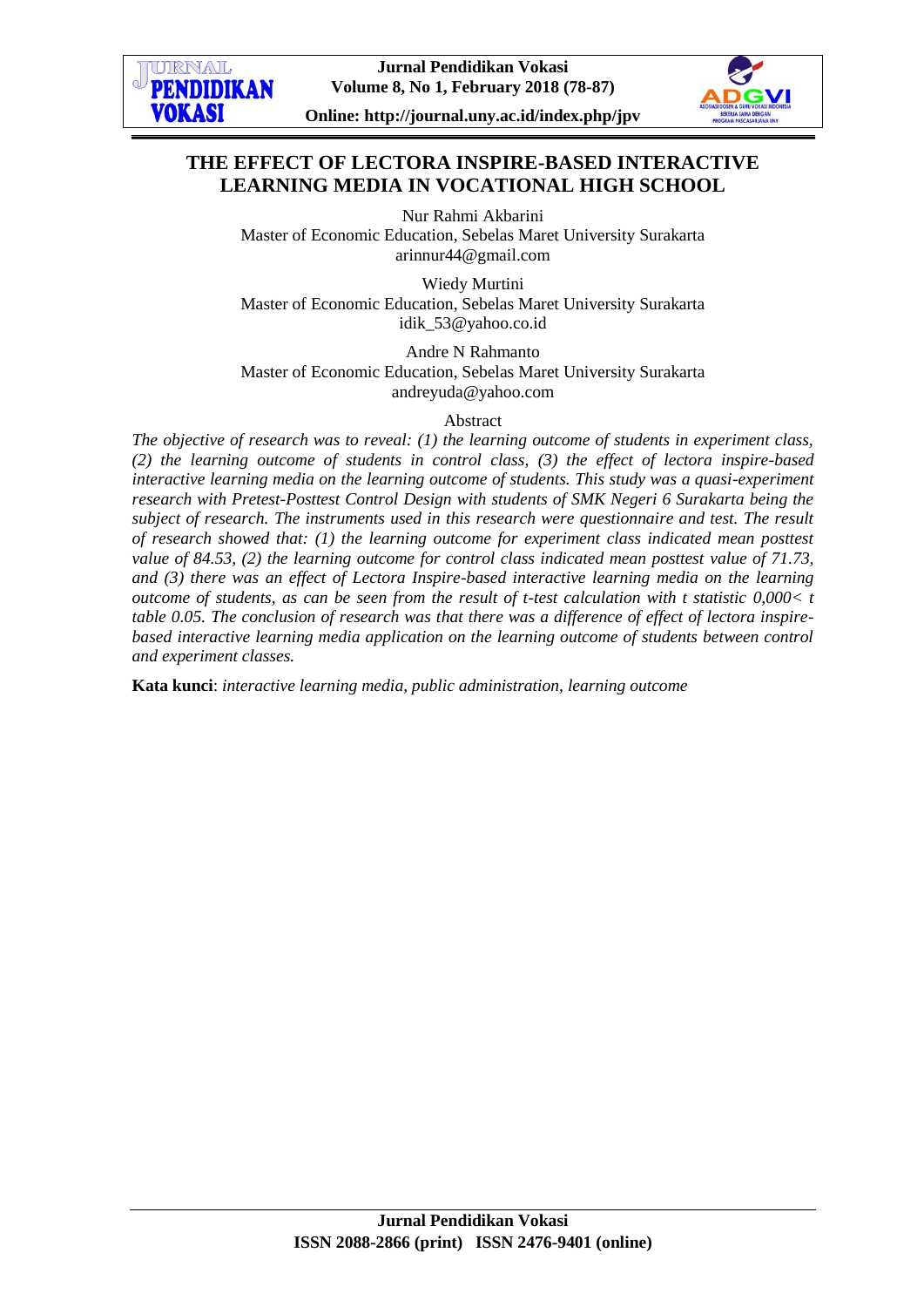#### **INTRODUCTION**

Technology era developing today highly affects human life. The activity is formerly manual in nature now changes into the technology-based one. It is well-established if human resource should be able to follow the existing development to compete in global era. Education improvement is one of ways to produce human resource as expected. The government as the forefront guard of Indonesia country always attempts to improve human resource, one of which is the implementation of 2013 Curriculum.

Implementation of 2013 Curriculum inflict the pros and cons. However, the government gave the reason that curriculum changes were made because the previous curriculum was considered to be burdensome to students. Many lesson materials can be learned by the students, thus making it burdened. Implementation 2013 Curriculum is part of the continuing development of Competency Based Curriculum (*Kurikulum Berbasis Kompetensi*/KBK), which was initiated in 2004 by covering the competence of cognitive, affective, and psychmotor in an integrated manner.

The 2013 Curriculum is implemented from primary school to secondary school. The 2013 Curriculum emphasizes on learning process with scientific method in which the learning model used is supported by technology-based learning media. Ogott & Odera's (2012, pp. 792-793) study found that more than 85% of teachers use neither media nor technology resource during the learning, while 80% of them say that integration of media and technology is very helpful in learning realization. Recalling the importance of it, teacher as facilitator in school should be able to apply technology-based learning media.

Formal schools developing within society are required to use the 2013 Curriculum, one of which is Vocational Middle School (*Sekolah Menengah Kejuruan*, thereafter called SMK). SMK is a formal education equivalent to Senior High School/Islamic Senior High School (SMA/MA), but its students are prepared to enter directly into job realm. In addition, Wibisono, Baedowi, & Indrawati's (2017, p. 204) study stated that the competency of SMK students should be improved, recalling the high unemployment rate in SMK graduates. Central Statistic Bureau (BPS) mention Unemployment rate is dominated mostly by SMK graduates. On August 2017 the unemployment rate increases by 10 thousands people to 7.04 million people of total workforce. It is this that underlies the importance of learning media use in SMK. This is an attempt to improve process and learning outcomes.

Media is an important component in learning. Currently the government is concentrate on building infrastructure in order to support learning in the classroom . In-school programs have been carried out on an ongoing basis, these efforts need the support of teachers to implement the learning in school. The media expected is the one that can explain the abstract subject into the concrete one visualized into more meaningful and attractive images.

One subject in the 2013 Curriculum, particularly in office administration major of SMK, is public administration. Public Administration subject is important to conceive as it is the basic of other subjects to be taken in the 11th grade. This subject is theoretical in nature and needs interactive media that can attract the students' attention. Public Administration learning occurs in two ways to enable the students participating actively in the learning because learning is not an end but it is a process toward achieving the objective (Hamalik, 2009, p. 29).

Administration is a function that plays an important role towards the achievement of smooth business activities, as well as activities undertaken by the organization. Administration activities can be regarded as the lifeblood of the organization. Proper understanding of the administration is indispensable for the provision of students in the face of future employment situation.

The result of field observation on SMK Negeri 6 Surakarta shows that public administration learning occurring is still conventional, students tend to be passive, and teachers utilize the existing infrastructure less optimally. Whereas the existing infrastructure at SMK Negeri 6 Surakarta, including complete and in good condition. Teachers must be able to take advantage of this by making innovative learning media.

Teachers only use traditional learning methods, namely by noting what is described.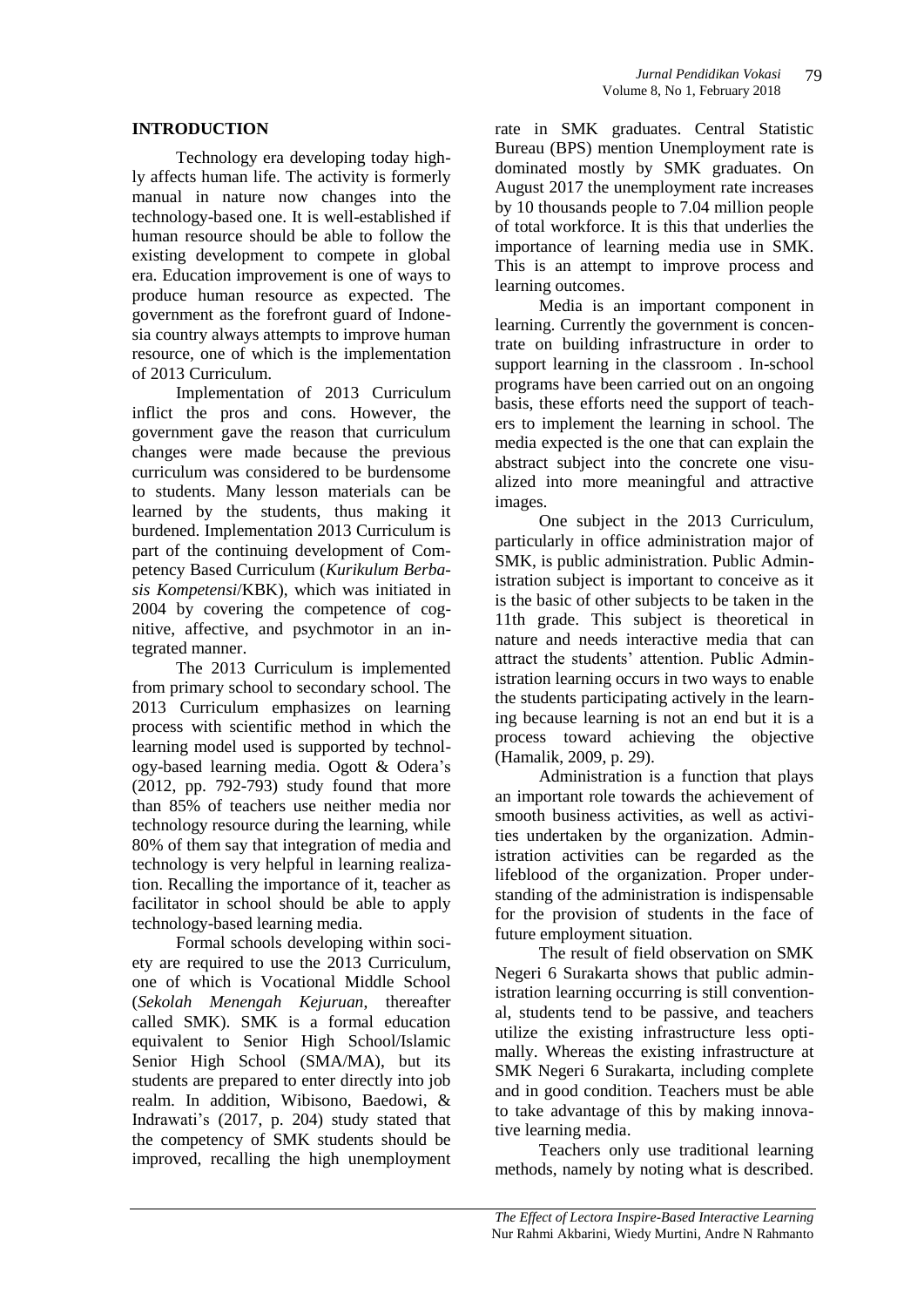Teachers use a single source textbooks, and students do not have the book. Not many students who have the textbooks appropriate 2013 Curriculum. This should encourage teachers to seek more learning resources. Reciprocal relationships between teachers and students do not occur. Students receive input from the teacher without giving an opinion. Some students get bored and instead talk to their friends. If this happens on an ongoing basis, the effectiveness of the learning will not be realized.

It impacts on the learning outcome of students, as confirmed with the fact that 51.85% of students still have score below minimum learning passing. It indicates that more than a half of students have not absorbed yet the learning material. This condition is, of course, contrary to the expectation of 2013 Curriculum emphasizing on student centered.

Learning outcome is a form success of teachers in delivering the material to students. According to Rifa'i & Anni (2011, p. 85) learning outcome is obtained students behavior changes after experiencing learning activities. Marks given to the learning outcomes in the form of numbers or letters. Learning outcomes affect the motivation and enthusiasm of students to learn more. After the learning, students were expected to undergo changes towards a more intellectual kind.

Basically, the learning success is not only based on the acquisition of cognitive abilities, but also based on affective and psychomotor ability. Cognitive ability related to the results in the form of knowledge, skills and intellectual skills. Affective ability related to feelings, attitudes, interests, and values. Psychomotor ability related to physical abilities such as motor skills and nerves, object manipulation, and nerve coordination. From this description is a learning process in the classroom is very important to note.

Learning media is a means of delivering learning material more straightly and attractively, thereby generating reciprocal relation between teacher and students. The use of learning media can improve the students' interest and willingness in a subject (Wirawan, Indrawati, & Rahmanto, 2017, p. 79). Students' self-interest can stimulate curiosity, thereby improving learning activity. It is in line with Naz & Akbar (2008, pp. 35-36) stating that learning media increases communication process because students participate more actively. If learning media is designed correctly, learning media affects the learning significantly and positively.

The more rapidly development of technology has allowed media provides a constructivist learning environment in which students can solve problem by means of active participation in learning process. This kind of learning environment causes a person to have more knowledge and become more dynamic. Technology support aims to annihilate students' views reluctance about learning and can make learning more effective. This matter enables the teachers to make innovation in the learning media they use.

One of solutions to improving the learning outcome of public administration is to conduct learning using an interactive learning media. Interactive learning media means media that combines text, graphics, video, animation and sound, to deliver a message and information. Media such as that referred generally to stimulate students to think more deeply. Weigel (2009, pp. 13-15), in his study, revealed that interactive learning media is a factor affectingly strongly the implementation of learning wherever, whenever, and however the learning process runs.

Learning using interactive media offer many advantages both for students and for teachers. Interactive learning media is not difficult to manufacture. A lot of software that can be used, one of which Lectora Inspire. Lectora Inspire is software that has developed within society; this software provides an interactive learning media with understandable and developable feature to beginner users (Minkova, 2016; Çelik, 2012). Lectora Inspire produced and released in 1999 by trivantis corporation founded by Timothy D Loudermilk. In 2011, Lectora obtained 5 awards in innovative E-Learning products, Authoring Tool, best presentation tool, and best elearning technology (Mas'ud, 2013).

The facilitation presented by Lectora Inspire is a distinctive advantage. The advantages of lectora inspire according to Minkova (2016, p. 2587) was ability to create interactions by using drag and drop, multiple tools for interactions such as lists and dictionaries section, built in themes, recording screen simulation with the possibility of video recording and learning mode, improved sound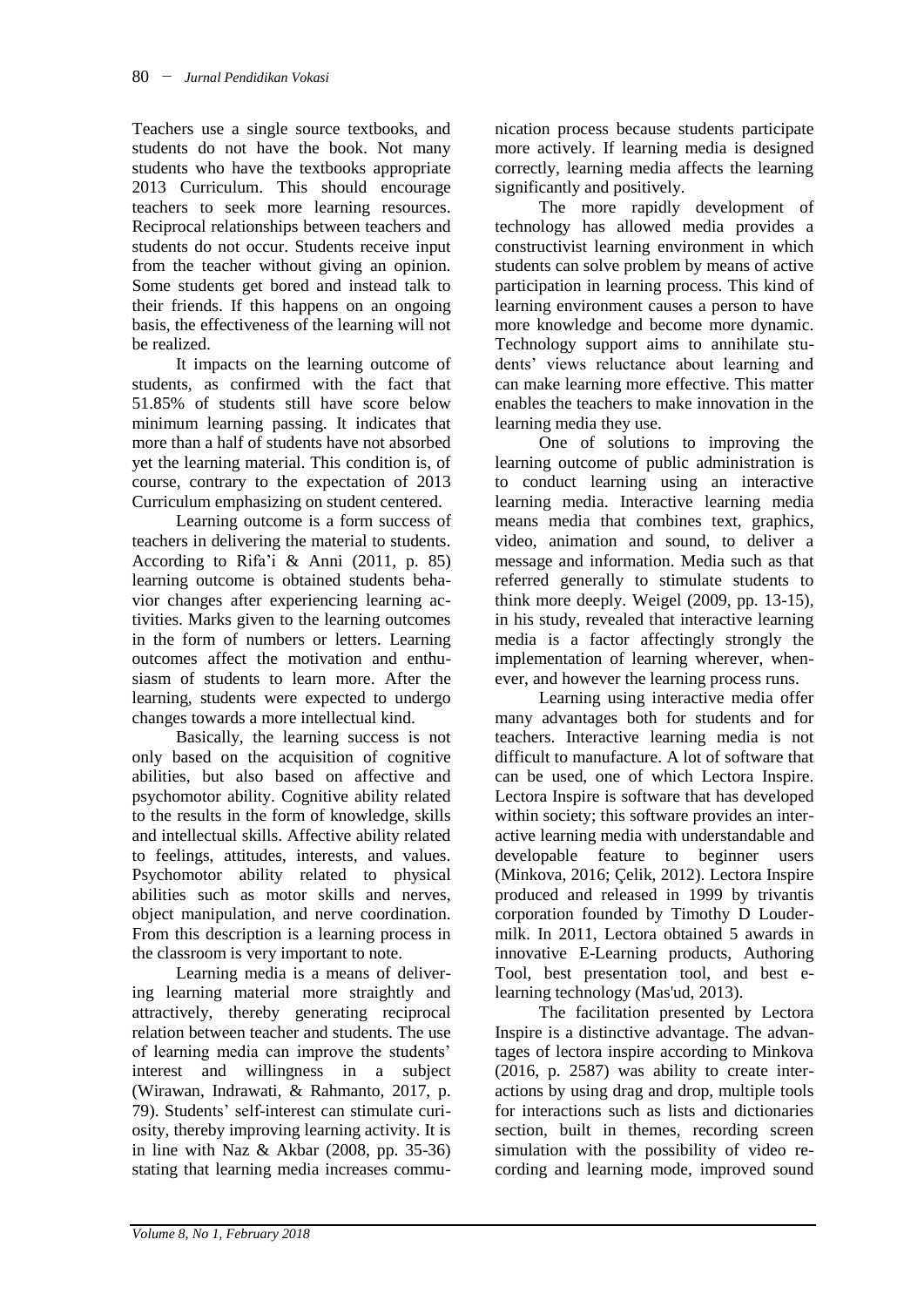editing functions, numerous advantaged features for additing script and variable, ability to direct student to specific learning units based on their assessment. It is in line with Fui-Leow  $& \text{NeoTheng } (2014, p. 101)$  stating that the media designed using lectora inspire will increase the students' learning motivation in learning process and the teachers' teaching creativity.

Lectora Inspire-based interactive learning media is expected to have a positive impact on learning. Therefore, a study should be conducted on the effect of Lectora Inspirebased interactive learning media to improve the learning outcome of students in SMK Negeri 6 Surakarta.

# **METHOD**

This research was conducted using quasi-experiment method. Quasi experiment is the research comparing the effect of a treatment administration on an object (experiment) and seeing the achievement of learning outcome as the result of its treatment effect.

Population is a generalization region consisting of: objects / subjects that have a certain quantity and characteristics that can be determined by researchers to learn and then drawn conclusions (Sugiyono, 2016, p. 135). The population of research consisted of all students in Office Administration major of SMK Negeri 6 Surakarta, containing 108 students.

The sample is part of the characteristics possessed by the population. For various reasons (example because it is impossible, unnecessary, or unnecessary and impossible) not all things can be explained or need to be researched, so only the sample is checked (Budiyono 2003, p. 34). The sampling technique used was non-probability sampling with purposive sampling technique to select experiment and control classes out of the classes existing with certain criteria (Sugiyono, 2016, p. 68).

Purposive sampling technique was conducted because this technique took the sample with the following criterion: the class has mean score of 68 in previous basic competency. Meanwhile, the classes with similar mean score were the 10th Office Administration 1 and 2 grades, each of which consisted of 30 students.

#### **RESULT AND DISCUSSION**

The work procedure of collecting data was as follows: (1) library study involves: identifying standard competency and prior characteristic of students, determining basic competency, selecting material, determining learning model, developing media and organizing the learning process; (2) preparing syllabus and learning implementation plan (RPP); (3) developing an interactive media; (4) learning stage; and (5) evaluation and report writing stage.

Library study involves: identifying standard competency and prior characteristic of students, determining basic competency, selecting material, determining learning model, developing media and organizing the learning process.

Furthermore, a syllabus and learning implementation plan compiled with details as follows:

- a. Competence based used is 3.2, 4.2 and 3.3, 4.3 with the material organization and personnel administration
- b. Teachers use time is 2 x 45 minutes of each meeting, which consists of four sessions of three meetings to convey the material and one meeting to posttest
- c. Learning model that is used not only lecture but with discussion and other learning model which will be delivered through interaktif learning media lectora inspire

Then, developing an interactive media using lectora-inspire software. Media is arranged coherently in accordance with the syllabus and learning implementation plan. Media has passed the test media expert, material expert, linguist, and Practitioners with very good criterion.

In the learning stage, the author conducted pretest in the beginning of meeting in both control and experiment class using the same question. Thereafter, students in experiment class were treated with the learning using a Lectora Inspire-based interactive learning media, while those in control class using conventional method. In the end of learning, posttest was conducted on the two classes using the same question. This research was conducted in 4 meetings.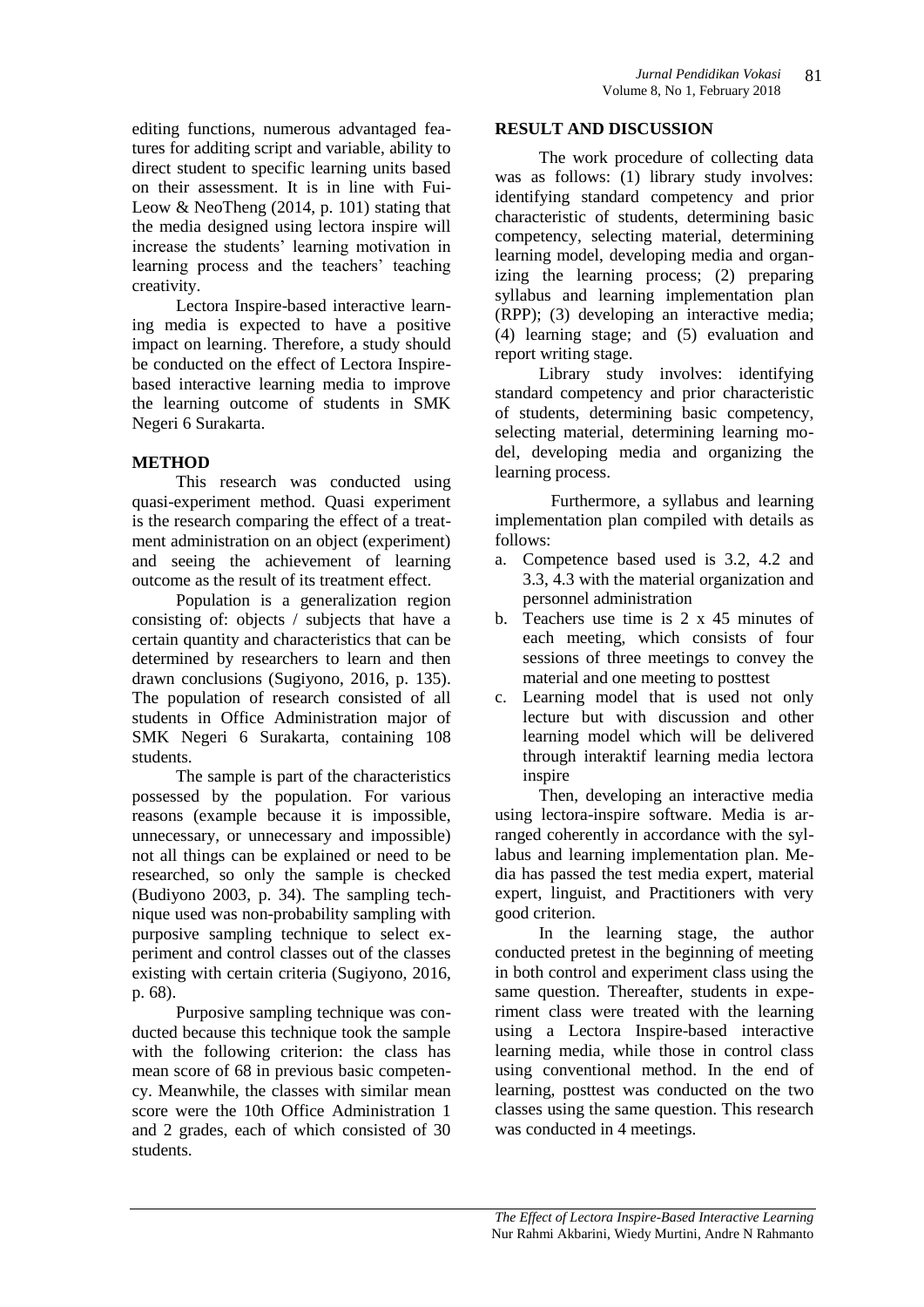### **Technique and Instrument of Collecting Data**

There were some instruments used to collect data in this research:

#### *Observation*

Observation is an activity focusing on an object by using all the senses. Observation in this research was used to collect and to record important points during the learning and to see the students in the learning process. The type of observation used was systematic one for it used guidelines as observation instrument; direct observation was conducted to confirm information obtained as the attempt of solving problems occurring in the learning.

### *Interview*

Interviews are used by researchers to determine the state of a person in response to the action taken. In this research, interview was conducted in the beginning stage of preliminary study to find out the prior condition of learning process. In addition, interview can also be used by the author as supplemental data. This is in line with the opinions Sugiyono (2012, p. 36) that the interview is not only used as a preliminary study to find problems that must be investigated, but it is also used when the researcher wants to know things that are deeper than the respondent. Interviews were conducted with several respondents and subject teachers concerned.

# *Test*

Test was instrument used to find out the effectiveness of Lectora Inspire-based learning media. The test used has undertaken validity test, reliability test, difficulty level test, and item variance test.

a. Validity test

Validity test aims to measure the accuracy of instruments that will be used in a research. The validation of question items was conducted using product moment formula; the result of test analysis showed that all question items were valid, so 25 question items can be used, because  $t_{statistic}$  $> t_{\text{table}}$ 

b. Reliability test

Reliability test is used to determine the consistency of measuring instruments in

use. Reliability testing with the categories 0.00 to 0.20 - very low, 0.21 to 0.40 - low, 0.41 to 0.60 - enough, 0.61 to 0.80 height, 0.80 to 1.00 - very high. Considering the result of test, it could be found the test reliability score of 0.905 with very high category.

# c. Variance Test

Classification of variance test consist:  $D =$ 0.00 to 0.20: Ugly,  $D = 0.20$  to 0.40: Enough,  $D = 0.40$  to 0.70: Good,  $D = 0.70$ to 1.00: very good,  $D =$  negative, all is not well, so all items with a value of D is not used. Considering the result of variance test on the question, it can be found that 8 items got fair criteria and 17 good criteria; therefore 25 question items were potentially used.

# d. Difficulty Level Test

The classification of the difficulty level tests in this research consisted: P 0.00 - 0.30 is a difficult question, P 0.30 - 0.70 is a medium problem, P 0.70 - 1.00 is a easy problem. The result of difficulty level test showed 4 items with easy criterion and 21 with medium criterion. Considering those criteria, it can be found that all question items were likely used.

All the questions items already eligible validity test, reliability test, Variance Test, and Difficulty Level Test can be used for further research.

# **Technique of Analyzing Data**

Data analysis in this research was conducted using statistic descriptive and t-test. The summary of Pretest and Posttest scores for experiment and Control Classes.

|               | Group |                                     |       |         |  |  |  |
|---------------|-------|-------------------------------------|-------|---------|--|--|--|
| Score         |       | Experiment                          |       | Control |  |  |  |
|               |       | Pretest Post-test Pretest Post-test |       |         |  |  |  |
| Highest score | 84    | 96                                  | 88    | 88      |  |  |  |
| Lowest score  | 52    | 72                                  | 56    | 52.     |  |  |  |
| Mean          | 68    | 84.53                               | 68.93 | 71.60   |  |  |  |
| Percentage    | 19.56 |                                     |       | 3.72    |  |  |  |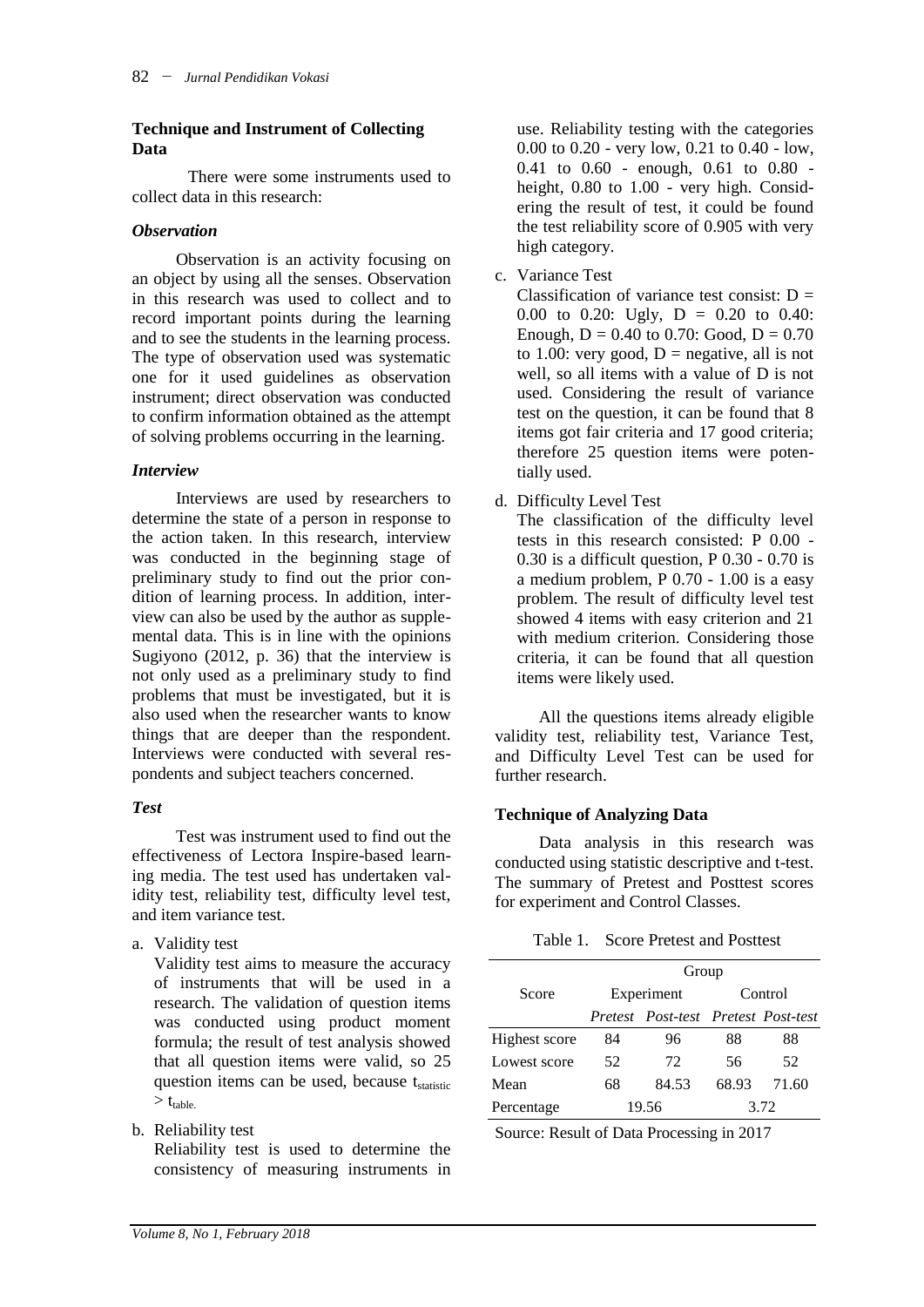The table above shows that the mean score of students' learning outcome increases by 19.56% in experiment class and only by 3.72% in control class. The result of pretestposttest on experiment and control classes was also analyzed using t-test, with analytical prerequisite conducted first including normality and homogeneity tests.

#### **Analytical Prerequisite Test**

Analytical prerequisite test was conducted to find out the feasibility of sample data used in effectiveness test. Analytical prerequisite test conducted included normality and homogeneity tests on experiment and control groups. The result of analytical prerequisite test on the pretest value is as follows:

#### *Normality Test*

Normality test was conducted to find out whether or not the sample used in this research derives from normally distributed population. *Kolmogrov smirnov* test was conducted with  $\alpha$ =0.05 and using IBM SPSS 22 program.  $H_0$  stated that the sample derives from normally distributed population; if significance value of normality test more than  $\alpha$  $(sig>0.050)$  and  $D_{statistic} < D_{table}$ ,  $H_0$  is supported. The result of normality test in this research is summarized below.

#### Table 2. Normality Test of Pretest on Experiment and Control Classes

|                | $= 20000$   |                      |                                   |                                |     |      |  |  |  |
|----------------|-------------|----------------------|-----------------------------------|--------------------------------|-----|------|--|--|--|
|                | Kolmogorov- | Smirnov <sup>a</sup> |                                   | Shapiro-Wilk                   |     |      |  |  |  |
|                |             |                      |                                   | Statistic Df Sig. Statistic Df |     | Sig. |  |  |  |
| Experi<br>ment | .121        |                      | 30 .200 <sup><math>*</math></sup> | .923 30                        |     | .032 |  |  |  |
| Control        |             |                      | $.126$ 30 $.200^*$                | .932                           | -30 | .156 |  |  |  |
|                |             |                      |                                   |                                |     |      |  |  |  |

**Tests of Normality**

Source: Result of Data Processing in 2017

The table shows that significance value of normality test is more than  $\alpha$  (sig>0.05): normality test score is  $0.200 > 0.05$  in experiment class and  $0.200 > 0.05$  in control class; so that it can be concluded that data of pretest cognitive score are distributed normally in both experiment and control classes.

| Table 3. Normality Test of Posttest on |
|----------------------------------------|
| <b>Experiment and Control Classes</b>  |

| <b>Tests of Normality</b> |                    |                      |         |                                |    |      |  |  |  |
|---------------------------|--------------------|----------------------|---------|--------------------------------|----|------|--|--|--|
|                           | Kolmogorov-        | Smirnov <sup>a</sup> |         | Shapiro-Wilk                   |    |      |  |  |  |
|                           |                    |                      |         | Statistic Df Sig. Statistic Df |    | Sig. |  |  |  |
| Experi<br>ment            | $.126$ 30 $.200^*$ |                      |         | .913                           | 30 | .017 |  |  |  |
| Control                   | .135               |                      | 30 .171 | .947                           | 30 | -144 |  |  |  |
|                           |                    |                      |         |                                |    |      |  |  |  |

Source: Result of Data Processing in 2017

It can be seen that significance value of normality test is more than  $\alpha$  (sig>0.05): normality test score is  $0.200 > 0.05$  in experiment class and  $0.171 > 0.05$  in control class; so that it can be concluded that data of posttest cognitive score are distributed normally in both experiment and control classes.

# *Homogeneity Test*

Homogeneity test was used to find out whether or not the samples compared derive from the same population. The result of homogeneity test using Levene's formula shows  $\alpha$  = 0.05 processed using *software* IBM SPSS 22. The result of homogeneity test in this research is described below.

Table 4. Homogeneity test of Pretest on Experiment and Control Classes.

**Test of Homogeneity of Variances**

| Pretest Score    |     |     |      |
|------------------|-----|-----|------|
| Levene Statistic | df1 | df2 | Sig. |
| 098              |     | 58  | .755 |

Source: Result of Data Processing in 2017

The table shows that significance score is 0.755. The score is more than 0.05 so that it can be stated that the score of public administration learning outcome in pretest has homogeneous variance between experiment and control classes.

Table 5. Homogeneity test of Posttest on Experiment and Control Classes.

|  |  | <b>Test of Homogeneity of Variances</b> |  |  |
|--|--|-----------------------------------------|--|--|
|--|--|-----------------------------------------|--|--|

| <b>Pretest Score</b> |     |    |        |  |  |  |  |
|----------------------|-----|----|--------|--|--|--|--|
| Levene Statistic     | df1 |    | Sig.   |  |  |  |  |
| .993                 |     | 58 | $32^2$ |  |  |  |  |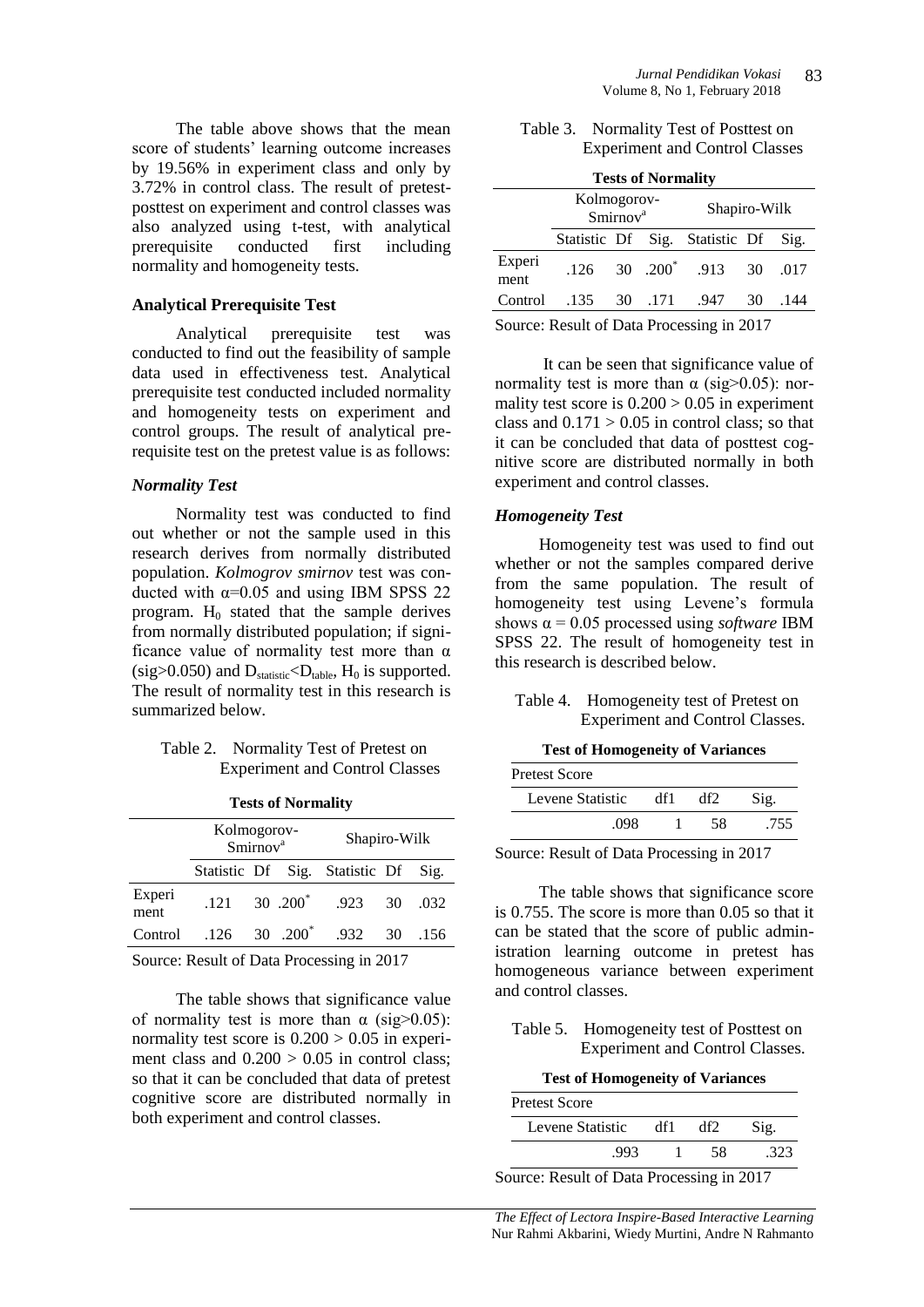The table shows that significance score is 0.323. The score is more than 0.05 so that it can be stated that the score of public administration learning outcome in posttest has homogeneous variance between experiment and control classes.

### *Effectiveness Test*

Both effectiveness test and hypothesis test in this research used t-test. Hypothesis testing with t-test is conducted to examine the effectiveness of Lectora Inspire-based interactive learning media. The criterion used in hypothesis formulation is  $\alpha = 0.05$ . H<sub>a</sub> is not supported when the significance of probability (sig)  $\lt \alpha$  (0.050) and if the significance of probability (sig)  $< \alpha$  (0.050), H<sub>0</sub> is supported. The result of effectiveness test and hypothesis test in this research is described as follows:

#### Table 6. T-test of Pretest on Experiment and Control Classes

| <b>Group Statistics</b> |                          |    |         |                   |                    |  |  |
|-------------------------|--------------------------|----|---------|-------------------|--------------------|--|--|
|                         | Class                    | N  | Mean    | Std.<br>Deviation | Std. Error<br>Mean |  |  |
| Score                   | Experi-<br>ment<br>Class | 30 | 68,0000 | 10.07558          | 1.83954            |  |  |
|                         | Control<br>Class         | 30 | 68.9333 | 9.55179           | 1.74391            |  |  |

Source: Result of Data Processing in 2017

From the table above, it can be found that mean score of pretest is 68 in experiment class and 68.93 in control class. It indicates that the score of learning outcome is higher in control class than that in experiment class; but to prove whether there is or not a significant difference of learning outcome between experiment and control classes, t-test is conducted.

Considering t-test in the Table 7 (independent samples test) in pretest between experiment and control classes, it can be found that significance value of t-test is 0.714. The significance value is more than 0.05 meaning that  $H_0$  is supported, with t<sub>statistic</sub> of -0,368 < t<sub>table</sub> 2.00172. It indicates that there was no significant difference of mean score of students' learning outcome between experiment and control class during pretest; then experiment class was treated using Lectora Inspire-based interactive learning media, while control class was not.

Interactive learning media was selected so that students can participate actively in learning. Active attitude of students will foster greater interest and impact on learning outcomes for the better.

Experimental class treated differently with additional media-based interactive learning lectora inspire. Teacher expectations that learning outcomes will increase and learning can be more effective using such treatment. It turns out that the treatment has paid off well. The results of t-test post test can be explained as follows Table 8.

| Table 7. Independent Samples Test of Pretest on Experiment and Control Classes |  |  |
|--------------------------------------------------------------------------------|--|--|
|                                                                                |  |  |

|       | <b>Independent Samples Test</b> |                                               |      |         |                |                       |                              |                                     |                                                 |         |
|-------|---------------------------------|-----------------------------------------------|------|---------|----------------|-----------------------|------------------------------|-------------------------------------|-------------------------------------------------|---------|
|       |                                 | Levene's Test<br>for Equality of<br>Variances |      |         |                |                       | t-test for Equality of Means |                                     |                                                 |         |
|       |                                 | F                                             | Sig. | T       | df             | $Sig. (2-$<br>tailed) | Mean                         | Std. Error<br>Difference Difference | 95% Confidence<br>Interval of the<br>Difference |         |
|       |                                 |                                               |      |         |                |                       |                              |                                     | Lower                                           | Upper   |
| Nilai | Equal variances<br>assumed      | .098                                          | .755 | $-.368$ | 58             | .714                  | $-0.93333$                   | 2.53478                             | $-6.00726$                                      | 4.14059 |
|       | Equal variances<br>not assumed  |                                               |      |         | $-.368$ 57,835 | .714                  | $-0.93333$                   | 2.53478                             | $-6.00756$                                      | 4.14090 |
|       |                                 |                                               |      |         |                |                       |                              |                                     |                                                 |         |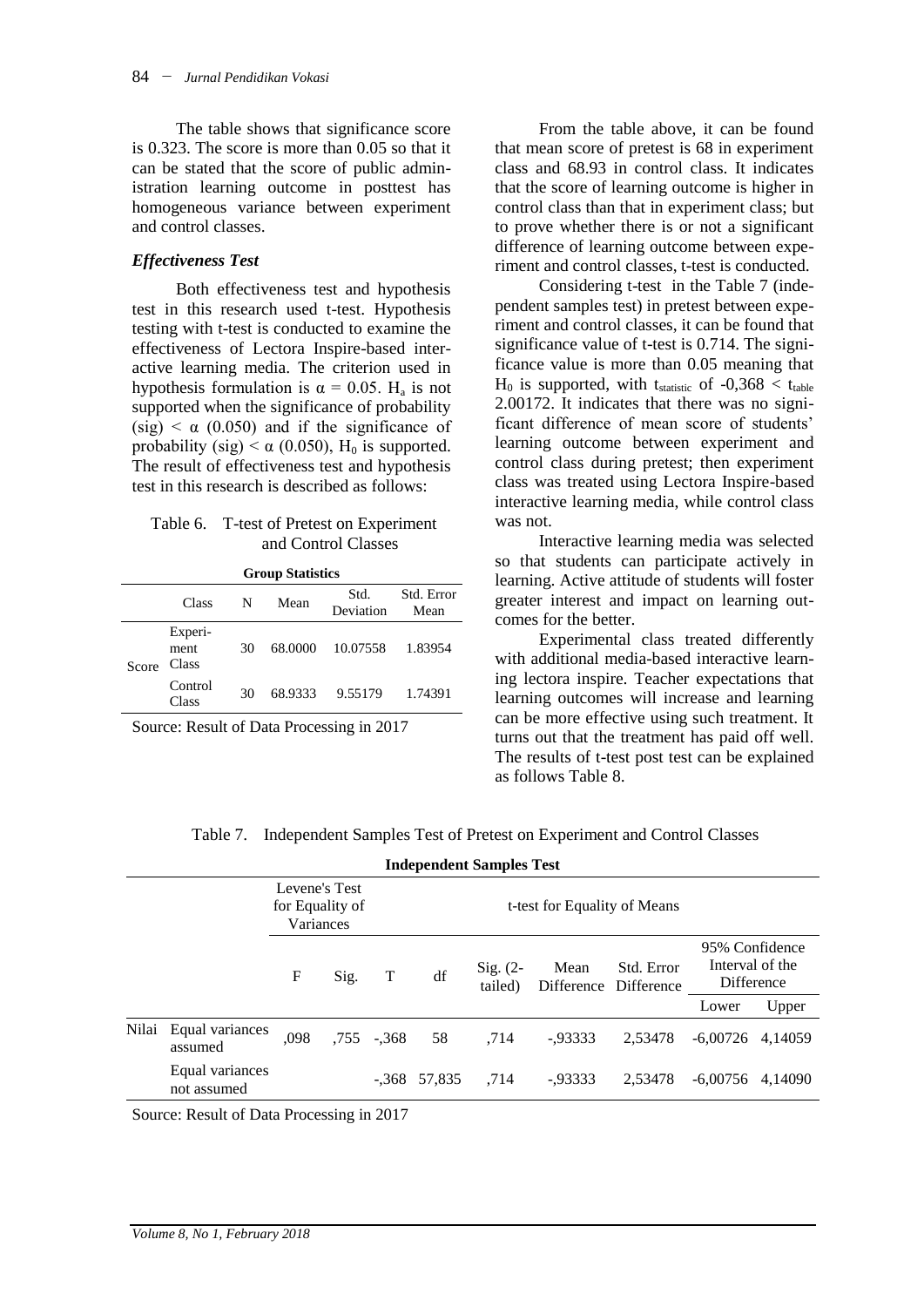| <b>Group Statistics</b> |                          |    |      |                   |                    |  |  |
|-------------------------|--------------------------|----|------|-------------------|--------------------|--|--|
|                         | Class                    | N  | Mean | Std.<br>Deviation | Std. Error<br>Mean |  |  |
| Score                   | Experi-<br>ment<br>Class | 30 |      | 84,5333 8,25346   | 1,50687            |  |  |
|                         | Control<br>Class         | 30 |      | 71,7333 9,79420   | 1,78817            |  |  |

| Table 8. T-test of Posttest on Experiment |
|-------------------------------------------|
| and Control Classes                       |

Source: Result of Data Processing in 2017

The result of posttest scoring shows that mean score of posttest is 84.53 in experiment class and 71.73 in control class. Considering the result, it can be found that the learning outcome score of experiment class is higher than that of control class. These results indicate a significant change.

The score of experiment class is 68 before using Lectora Inspire-based interactive learning media (pretest) and 84.53 after using it (posttest). Considering the increase in the mean score of students' learning outcome in public administration subject from before (pretest) to after (posttest), it can be found that the Lectora Inspire-based interactive learning media improves the students' learning outcome effectively in public administration subject.

The result of t-test in the Table 9 (*independent samples test*) during posttest on experiment and control class shows that significance value of t-test is 0.000. This significance value is less than  $0.05$  meaning that  $H_1$  is supported and  $_{\text{statistic}}$  is 5.747 $>$ t<sub>table</sub> 2.00172. It indicates that there is a significant difference of mean score for students' learning outcome between experiment and control class.

This result suggests that experiment class has learning outcome better than the control class does, meaning that experiment class using Lectora Inspire-based interactive learning media obtains mean score of posttest higher than the control class not using it does.

The characteristics of Lectora Inspirebased interactive learning media in public administration subject are: usable and can be installed in laptop set and personal computer, thereby is more accessible. Elena (2013, p. 68) states that "The shift from machinecentered automation to user-centered services and tools is enabling users to be more creative and achieve more". When educators are creative and always provide interactive media, the students will always be interested in the learning (Nazir, 2012). It can improve the learning effectiveness indirectly.

Interactive learning media leads to two way communication between teachers and students, this interaction process will automatically increase student activity and impact on learning outcomes. The findings of this study were supported by previous research results, that the Lectora-Inspire based interactive learning media have significant effects to increase the students learning outcome (Astutik & Rusimamto, 2016; Zuhri & Rizaleni, 2016; Prasetyo, 2015; Faruk, 2014; Wijaya, Slamet, & Said, 2014; Rahmawati & Iroah, 2013).

|  | Table 9. Independent Samples Test of Posttest on Experiment and Control Classes |  |  |  |
|--|---------------------------------------------------------------------------------|--|--|--|
|--|---------------------------------------------------------------------------------|--|--|--|

| <b>Independent Samples Test</b> |                                    |      |                            |                              |                       |                     |                          |                                                 |          |  |  |  |
|---------------------------------|------------------------------------|------|----------------------------|------------------------------|-----------------------|---------------------|--------------------------|-------------------------------------------------|----------|--|--|--|
|                                 |                                    |      |                            | t-test for Equality of Means |                       |                     |                          |                                                 |          |  |  |  |
|                                 | F                                  | Sig. | T                          | df                           | Sig. $(2-$<br>tailed) | Mean<br>Differe     | Std. Error<br>Difference | 95% Confidence<br>Interval of the<br>Difference |          |  |  |  |
|                                 |                                    |      |                            |                              |                       |                     |                          | Lower                                           | Upper    |  |  |  |
| assumed                         | .993                               | ,323 | 5.747                      | 58                           | ,000                  | 12,8000<br>$\Omega$ | 2,33842                  | 8,11915                                         | 17,48085 |  |  |  |
| not assumed                     |                                    |      | 5,747                      | 56,380                       | ,000                  | 12,8000<br>$\Omega$ | 2,33842                  | 8,11628                                         | 17,48372 |  |  |  |
|                                 | Equal variances<br>Equal variances |      | Levene's Test<br>Variances | for Equality of              |                       |                     | nce                      |                                                 |          |  |  |  |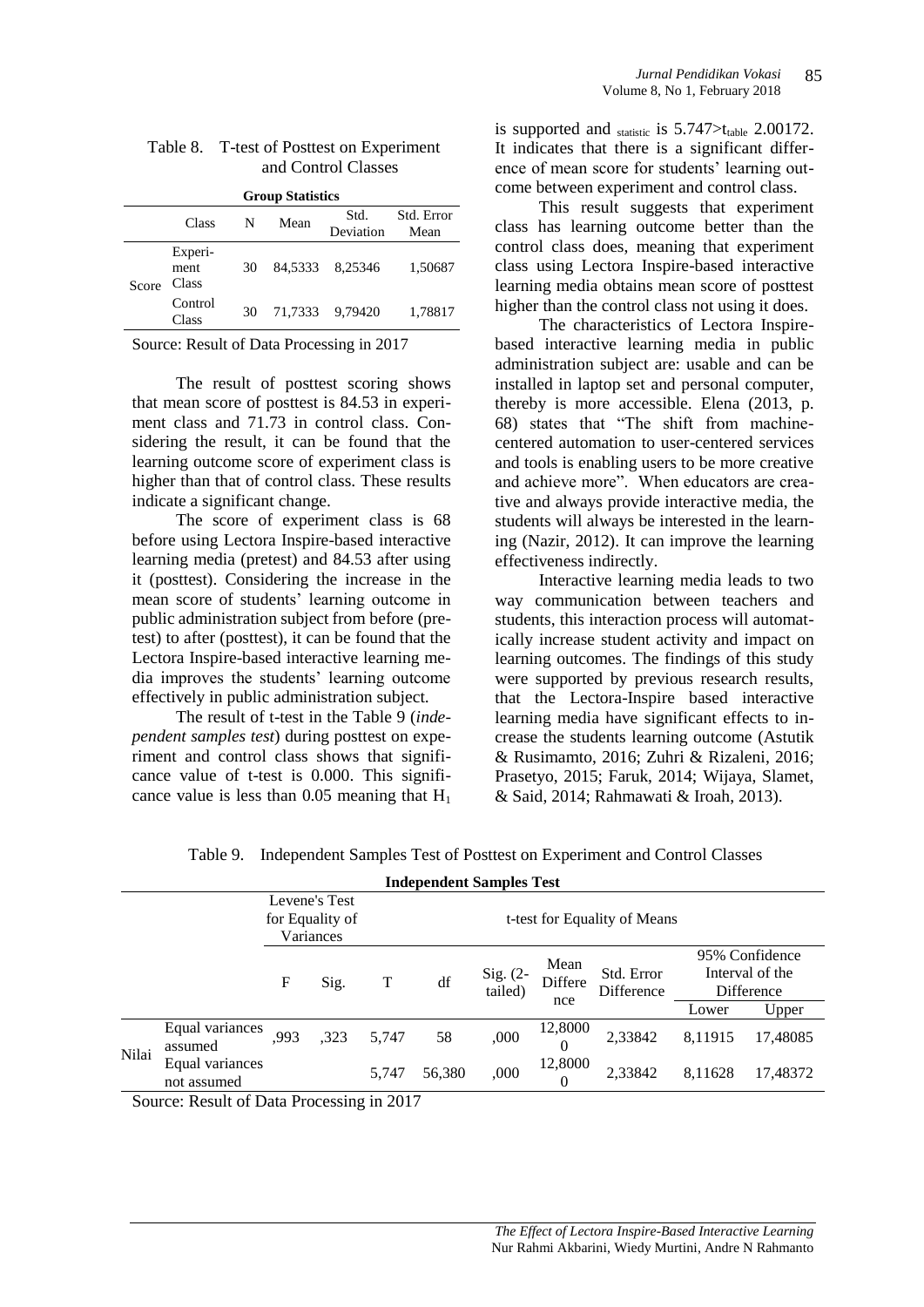The result of this study shows that there is an increase of student learning outcomes using Lectora-Inspire based interactive learning media rather than those who didn't using the media. Successful learning can be achieved with certain efforts that focus on the objectives set at the beginning of learning (Dirgatama, Siswandari, & Indrawati, 2017, p. 255). This is in line with Trianto  $(2010, p. 24)$ states that the effectiveness of learning is a useful outcome in the implementation of learning activities.

# **CONCLUSION**

The Lectora-Inspire based interactive learning media improves the students' learning outcome effectively. The mean score of learning outcome gained shows that the students respond to Lectora-Inspire based interactive learning media positively. This effectiveness builds on the improvement of students' learning outcome, as indicated with the mean score of 68 in pretest and 84.53 in posttest during operational field test. The use of Lectora Inspire-based interactive learning media improves the learning outcome of students effectively, with significance value  $=$  $0.000 < 0.05$  during effectiveness test on experiment and control class showing a very significant difference, in which the mean score of experiment class is 84.53, while that of control class is 71.73.

Considering the result of research and development on Lectora Inspire-based interactive learning media, the following recommendations can be given. First, to Headmastes. The headmasters are recommended to appeal to and to encourage the teachers to develop creative and innovative learning media in order to improve the quality of school.

Second, to Teachers. Teachers are expected to be willing to learn using technologybased media to develop their ability of delivering learning material, in this case, Lectora Inspire interactive learning media. Third, to further Researchers. This research can be used as the reference for the similar studies by developing Lectora Inspire-based learning media and the wider development can be conducted to provide high-quality learning source.

# **REFERENCES**

- Astutik, M., & Rusimamto, P. (2016). Pengembangan media pembelajaran multimedia interaktif berbantuan software Lectora Inspire untuk meningkatkan hasil belajar pada mata pelajaran teknik listrik di SMK Negeri 2 Surabaya. *Jurnal Pendidikan Teknik Elektro*. 05 (01), 107-114.
- Budiyono. (2003). *Metodologi penelitian pendidikan*. Surakarta: UNS Pres.
- Çelik, S. (2012). Development of usability criteria for e-learning content development software. *Turkish Online Journal Of Distance Education,* 13 (2), 336-345.
- Dirgatama, L., Siswandari., & Indrawati, C. D. (2017). The Effectiveness of Archieved E-Book Based Curriculum 2013 As An Effort To Improving Outcomes in Vocational School. *Journal of Education and Learning*. 11 (3), 251- 256.
- Elena, R. (2013). An overview of textbooks as open educational respurces. *International Journal Of Computer Science Research and Application*, *3*(1), 68-73.
- Faruk, A. (2014). Development of interactive learning media based Lectora Inspire in discrete method course. In *International Conference on Research, Implementation, and Education of Mathematics and Science*. Universitas Negeri Yogyakarta.
- Leow, F., & Neo, M. (2014). Interactive multimedia learning: Innovating classroom education in a malaysian university. *TOJET : The Turkish Online Journal of Educational Technology, 13*(2) Retrieved from http://www.tojet.net/articles/v13i2/1321 1.pdf
- Hamalik, O. (2009). *Proses belajar mengajar.* Bandung: Bumi Aksara
- Mas'ud, M. (2014). *Tutorial 1 membuat multimedia pembelajaran dengan Lectora Inspire*. Yogyakarta: Pustaka Shonif.